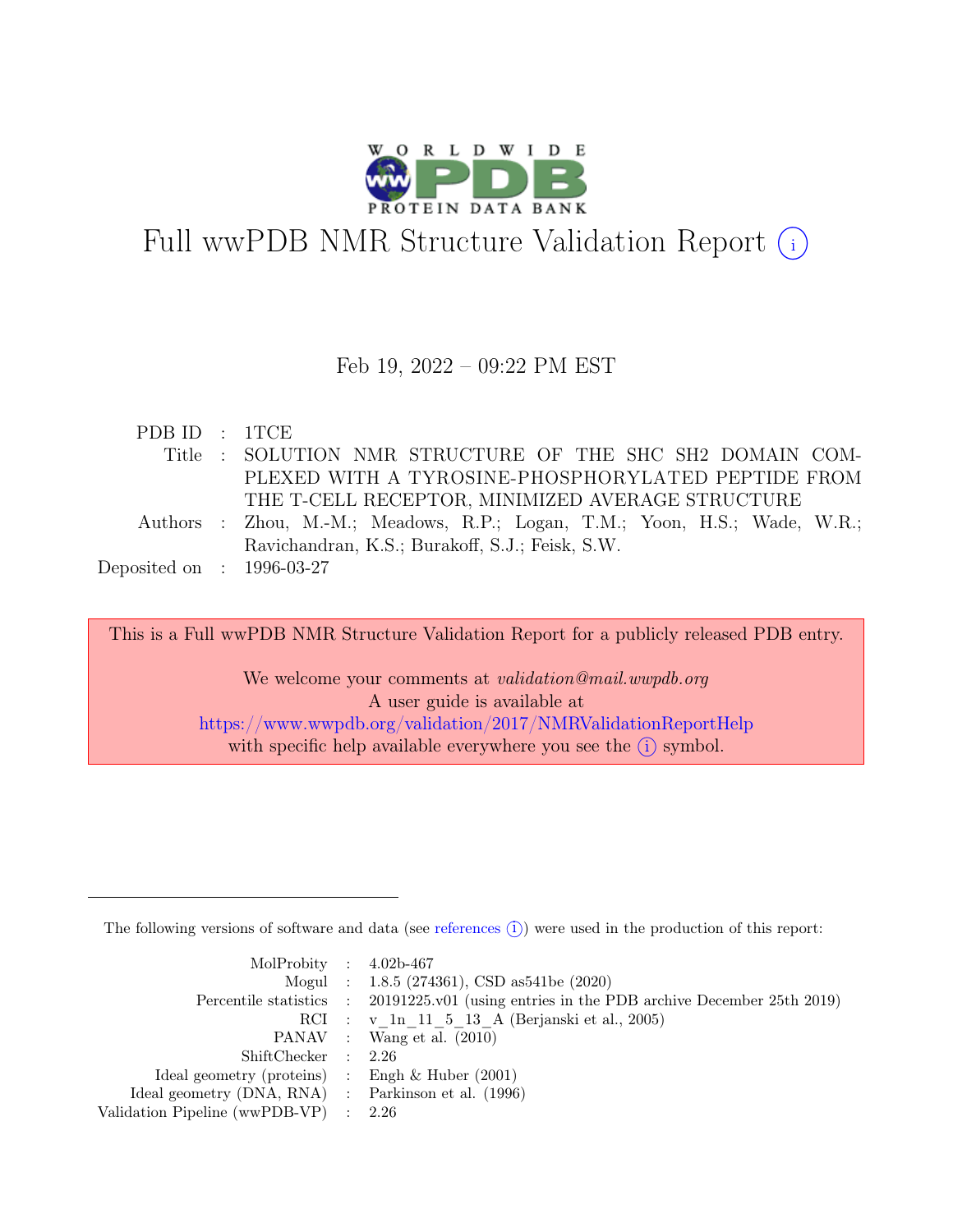## 1 Overall quality at a glance  $(i)$

The following experimental techniques were used to determine the structure: SOLUTION NMR

The overall completeness of chemical shifts assignment was not calculated.

There are no overall percentile quality scores available for this entry.

The table below summarises the geometric issues observed across the polymeric chains and their fit to the experimental data. The red, orange, yellow and green segments indicate the fraction of residues that contain outliers for  $\geq$ =3, 2, 1 and 0 types of geometric quality criteria. A cyan segment indicates the fraction of residues that are not part of the well-defined cores, and a grey segment represents the fraction of residues that are not modelled. The numeric value for each fraction is indicated below the corresponding segment, with a dot representing fractions  $\epsilon = 5\%$ 

| Mol | $\vert$ Chain $\vert$ Length | Quality of chain |
|-----|------------------------------|------------------|
|     | 107                          | 100%             |
|     |                              | 100%             |

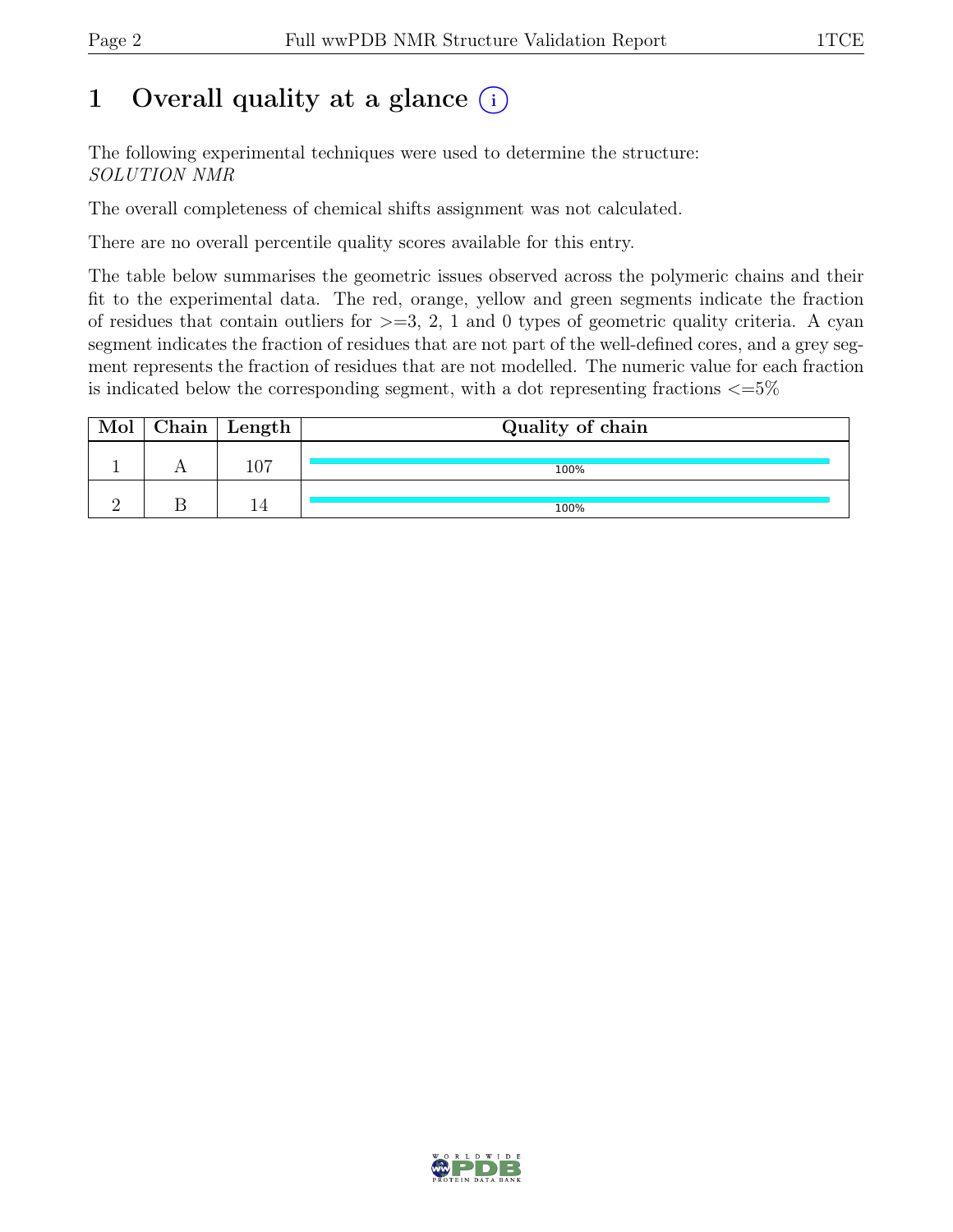## 2 Ensemble composition and analysis  $(i)$

This entry contains 1 models. Identification of well-defined residues and clustering analysis are not possible.

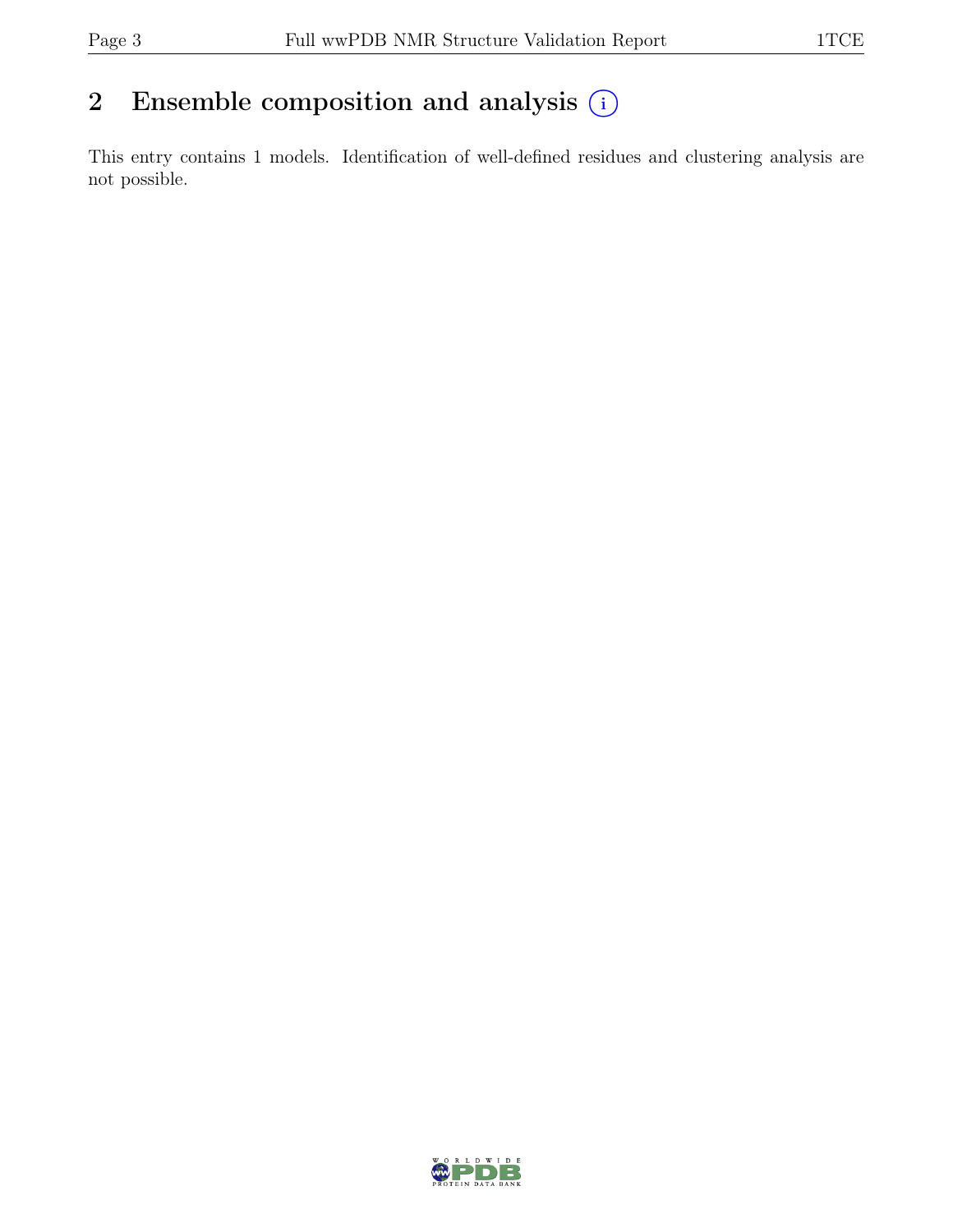## 3 Entry composition (i)

There are 2 unique types of molecules in this entry. The entry contains 1902 atoms, of which 942 are hydrogens and 0 are deuteriums.

• Molecule 1 is a protein called SHC.

| Mol | $\vert$ Chain $\vert$ Residues | $\rm{Atoms}$   |     |     |     |     |  | <b>Trace</b> |
|-----|--------------------------------|----------------|-----|-----|-----|-----|--|--------------|
|     | 107                            | $_{\rm Total}$ |     |     |     |     |  |              |
|     |                                | 1699           | 535 | 845 | 156 | 161 |  |              |

There is a discrepancy between the modelled and reference sequences:

|  |     | Chain   Residue   Modelled   Actual   Comment | Reference  |
|--|-----|-----------------------------------------------|------------|
|  | LEU | conflict                                      | UNP P29353 |

• Molecule 2 is a protein called PHOSPHOPEPTIDE OF THE ZETA CHAIN OF T CELL RECEPTOR.

|   | Mol   Chain   Residues | Atoms |    |       |                 |    |  | <b>Trace</b> |
|---|------------------------|-------|----|-------|-----------------|----|--|--------------|
|   |                        | Total |    | $C$ H |                 |    |  |              |
| В |                        | 203   | 62 | 97    | 18 <sub>1</sub> | 25 |  |              |

There is a discrepancy between the modelled and reference sequences:

|     | Chain   Residue   Modelled   Actual |      | Comment                       | Reference |  |
|-----|-------------------------------------|------|-------------------------------|-----------|--|
| 206 | PTR                                 | TYR. | modified residue   UNP P20963 |           |  |

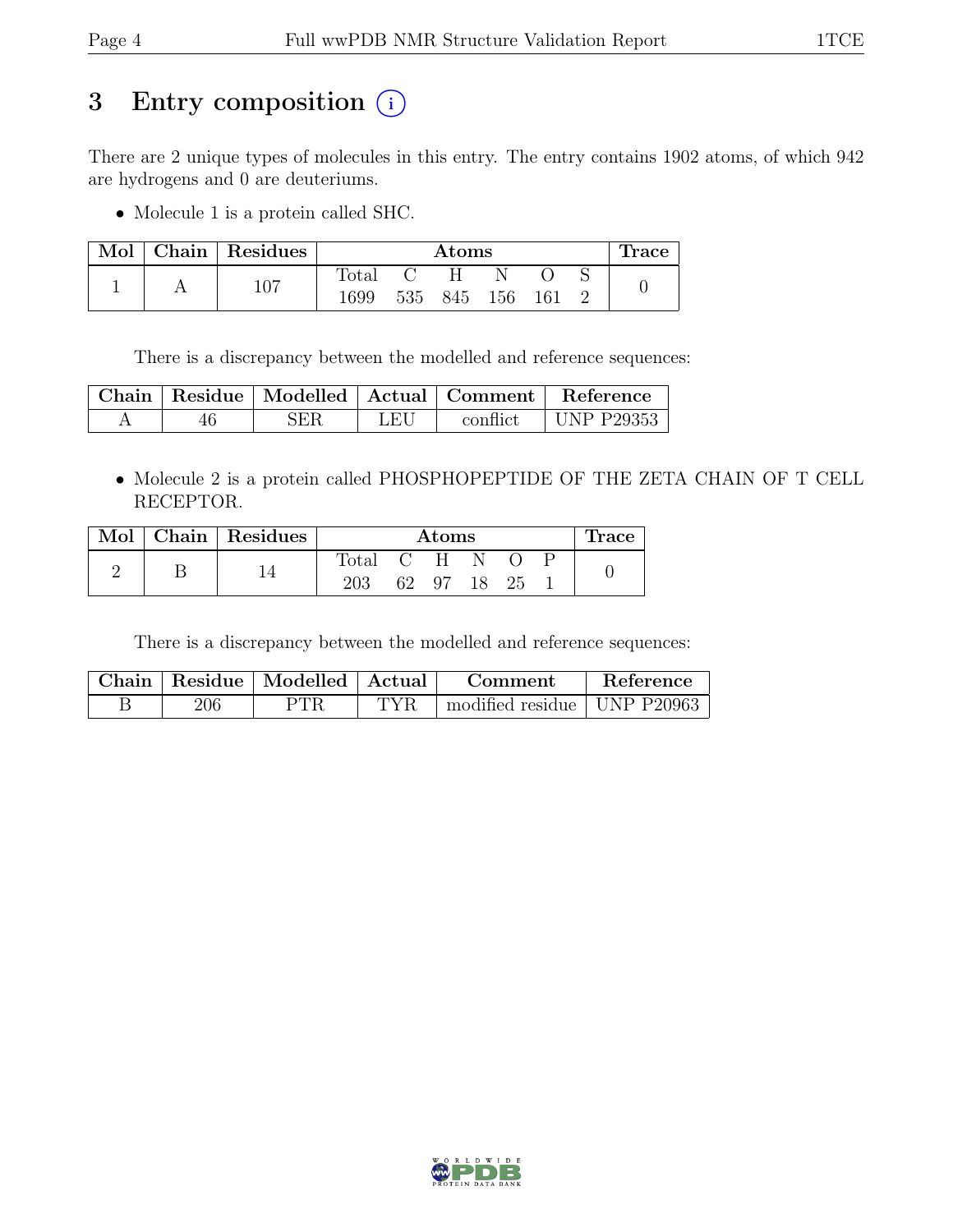### 4 Residue-property plots (i)

These plots are provided for all protein, RNA, DNA and oligosaccharide chains in the entry. The first graphic is the same as shown in the summary in section 1 of this report. The second graphic shows the sequence where residues are colour-coded according to the number of geometric quality criteria for which they contain at least one outlier: green  $= 0$ , yellow  $= 1$ , orange  $= 2$  and red  $=$ 3 or more. Stretches of 2 or more consecutive residues without any outliers are shown as green connectors. Residues which are classified as ill-defined in the NMR ensemble, are shown in cyan with an underline colour-coded according to the previous scheme. Residues which were present in the experimental sample, but not modelled in the final structure are shown in grey.

| $\bullet$ Molecule 1: SHC |  |
|---------------------------|--|
|---------------------------|--|

Chain A: 100%  $78932968977$ ខ្ល<br>ខេ L14 s<br>S 2 5 2 3 3 3 3 3 4 5 6 7<br>S 2 5 4 5 4 5 5 6 7 8 9 8 និន្ទី ទី ទី ទី ទី ទី ខី T36 T37 P38 8 9 4 4 4 4 4 4<br>8 4 4 4 4 4 4<br>9 4 4 4 4 4 5 S46 Q47 S48 G49 Q50 P51 K52 H53 L54 L55 L56 V57 D58 P59 E60 R69 F70 E71 S72 V73 S74 H75 L76 I77 S78 Y79 H80 M81 D82 N83 H84 L85 P86 I87 I88 S89 A90 G91 S92 E93 L94 C95 L96 Q97 Q98 P99 V100 E101 R102 K103 L104 L105 E106 H107 G61 V62 V63 R64 T65 K66 D67 H68

• Molecule 2: PHOSPHOPEPTIDE OF THE ZETA CHAIN OF T CELL RECEPTOR

Chain B:

100%



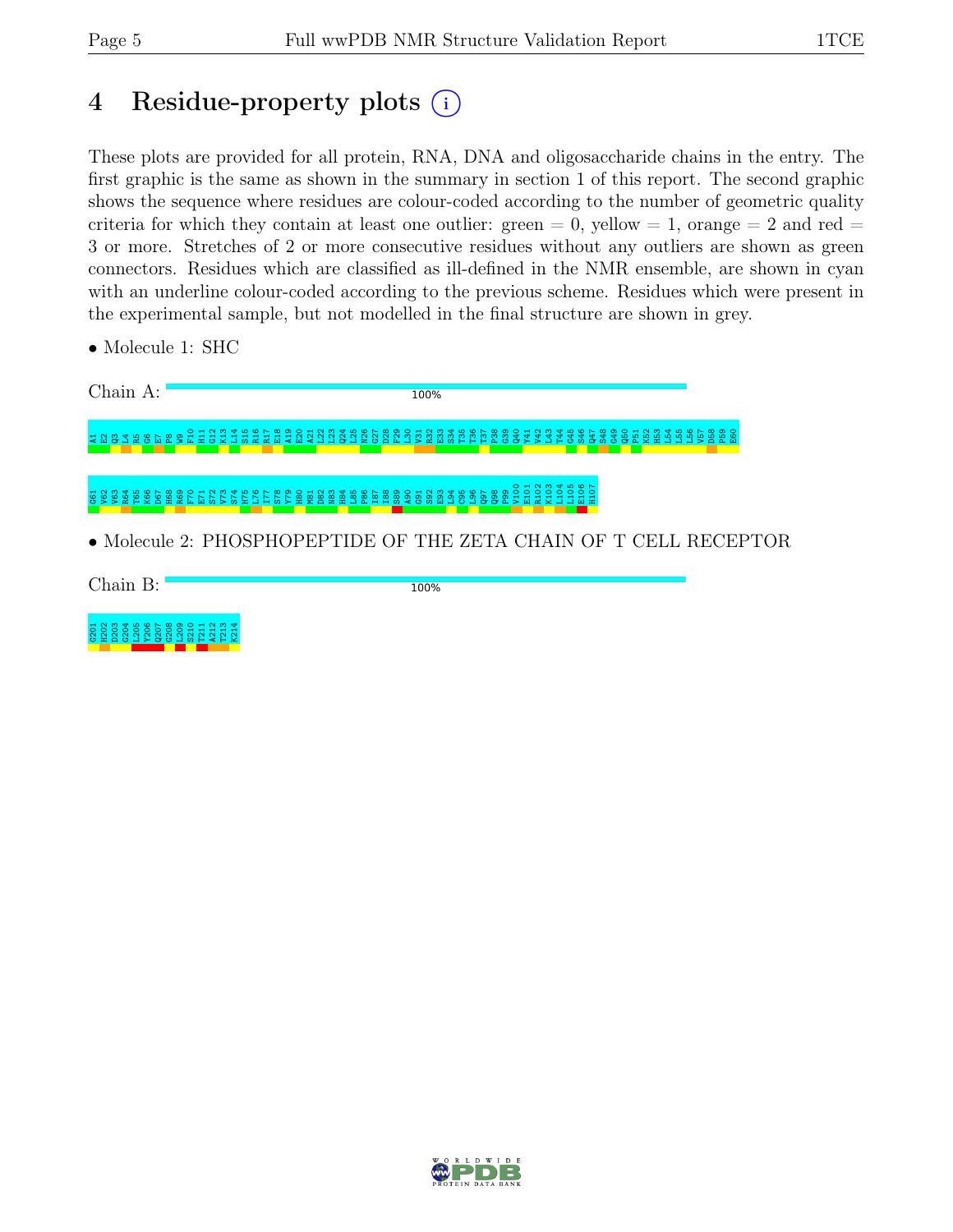### 5 Refinement protocol and experimental data overview  $(i)$

The models were refined using the following method:  $?$ .

Of the ? calculated structures, 1 were deposited, based on the following criterion: ?.

The following table shows the software used for structure solution, optimisation and refinement.

| Software name   Classification   Version |            |  |
|------------------------------------------|------------|--|
| X-PLOR                                   | refinement |  |

No chemical shift data was provided.

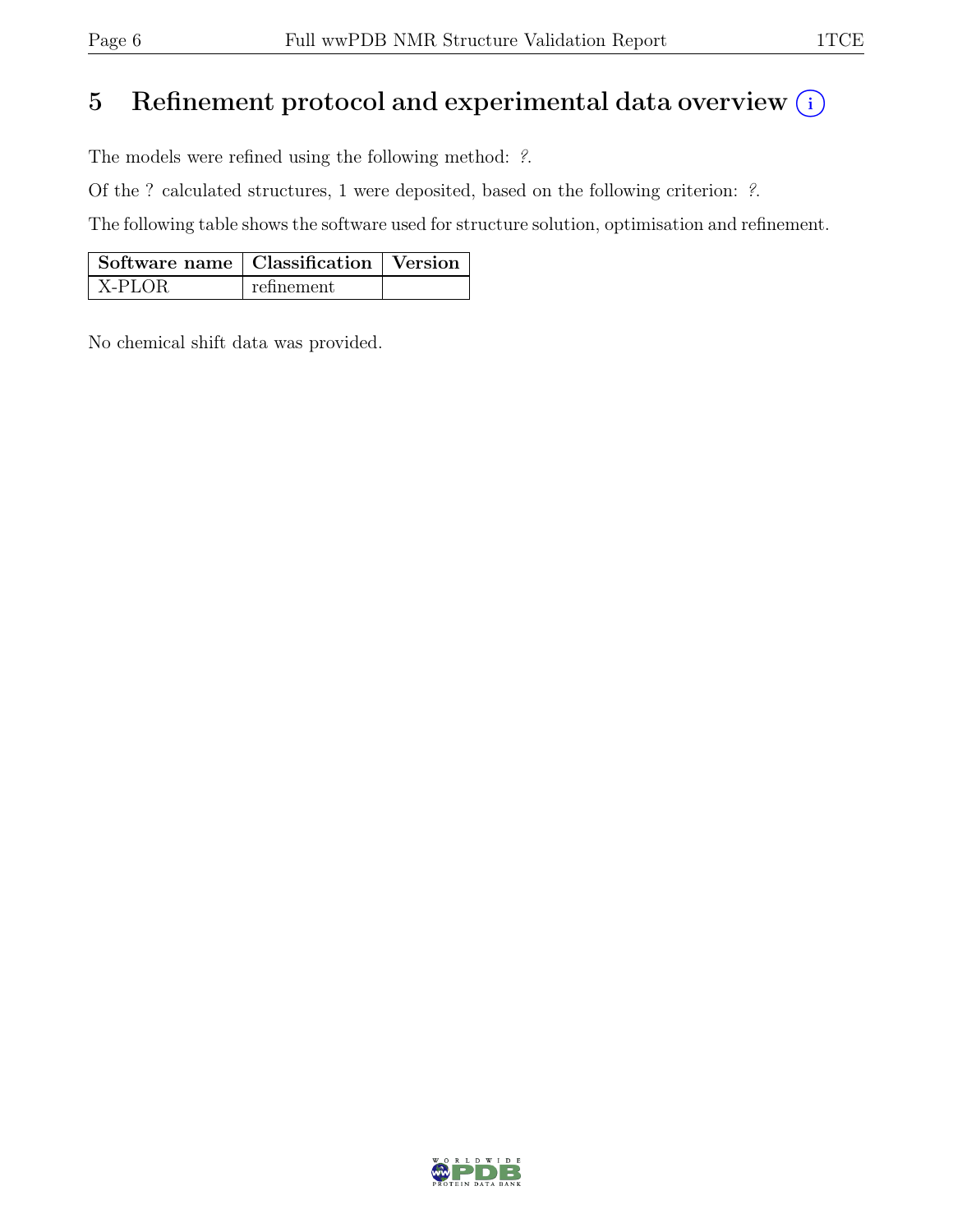## 6 Model quality  $(i)$

### 6.1 Standard geometry  $(i)$

Bond lengths and bond angles in the following residue types are not validated in this section: PTR

There are no covalent bond-length or bond-angle outliers.

There are no bond-length outliers.

There are no bond-angle outliers.

There are no chirality outliers.

There are no planarity outliers.

#### 6.2 Too-close contacts  $(i)$

In the following table, the Non-H and H(model) columns list the number of non-hydrogen atoms and hydrogen atoms in each chain respectively. The H(added) column lists the number of hydrogen atoms added and optimized by MolProbity. The Clashes column lists the number of clashes averaged over the ensemble.

| Mol |  | Chain   Non-H   $H(model)$   $H(added)$   Clashes |  |
|-----|--|---------------------------------------------------|--|
|     |  |                                                   |  |
|     |  |                                                   |  |
|     |  |                                                   |  |

The all-atom clashscore is defined as the number of clashes found per 1000 atoms (including hydrogen atoms). The all-atom clashscore for this structure is -.

There are no clashes.

### 6.3 Torsion angles  $(i)$

#### 6.3.1 Protein backbone  $(i)$

In the following table, the Percentiles column shows the percent Ramachandran outliers of the chain as a percentile score with respect to all PDB entries followed by that with respect to all NMR entries. The Analysed column shows the number of residues for which the backbone conformation was analysed and the total number of residues.

| $\operatorname{Mol}$ |  |  | Chain   Analysed   Favoured   Allowed   Outliers   Percentiles |
|----------------------|--|--|----------------------------------------------------------------|
|                      |  |  |                                                                |
|                      |  |  |                                                                |

Continued on next page...

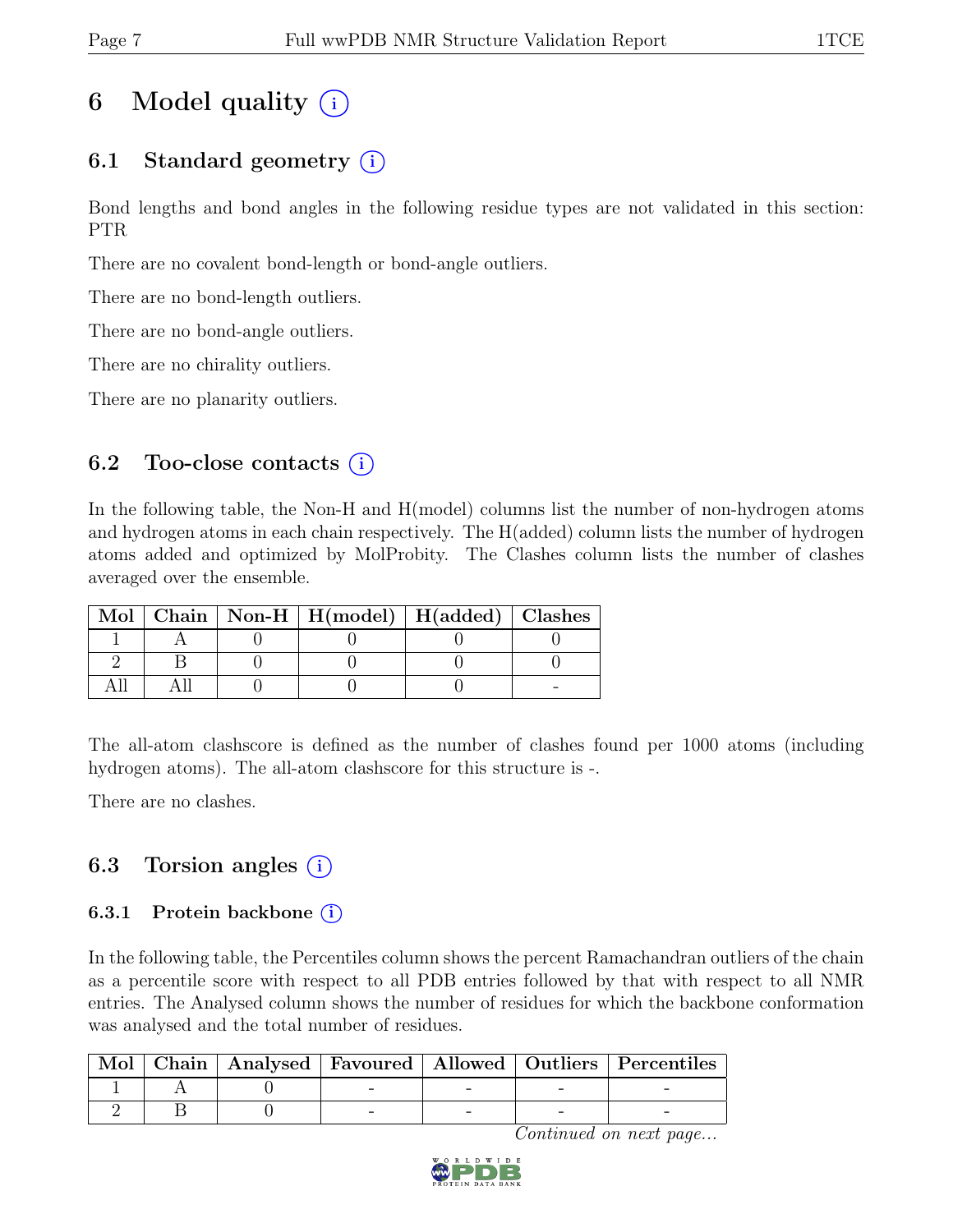Continued from previous page...

|  |  |  | Mol   Chain   Analysed   Favoured   Allowed   Outliers   Percentiles |
|--|--|--|----------------------------------------------------------------------|
|  |  |  |                                                                      |

There are no Ramachandran outliers.

#### 6.3.2 Protein sidechains  $(i)$

In the following table, the Percentiles column shows the percent sidechain outliers of the chain as a percentile score with respect to all PDB entries followed by that with respect to all NMR entries. The Analysed column shows the number of residues for which the sidechain conformation was analysed and the total number of residues.

|  |  | Mol   Chain   Analysed   Rotameric   Outliers   Percentiles |
|--|--|-------------------------------------------------------------|
|  |  |                                                             |
|  |  |                                                             |
|  |  |                                                             |

There are no protein residues with a non-rotameric sidechain to report.

#### 6.3.3 RNA  $(i)$

There are no RNA molecules in this entry.

### 6.4 Non-standard residues in protein, DNA, RNA chains (i)

1 non-standard protein/DNA/RNA residue is modelled in this entry.

In the following table, the Counts columns list the number of bonds for which Mogul statistics could be retrieved, the number of bonds that are observed in the model and the number of bonds that are defined in the chemical component dictionary. The Link column lists molecule types, if any, to which the group is linked. The Z score for a bond length is the number of standard deviations the observed value is removed from the expected value. A bond length with  $|Z| > 2$  is considered an outlier worth inspection. RMSZ is the average root-mean-square of all Z scores of the bond lengths.

|      | Mol   Type   Chain   Res   Link |     |  | Bond lengths            |      |            |
|------|---------------------------------|-----|--|-------------------------|------|------------|
|      |                                 |     |  | Counts   RMSZ   $\#Z>2$ |      |            |
| PTR. |                                 | 206 |  | 15, 16, 17              | 0.79 | $ 0(0\%) $ |

In the following table, the Counts columns list the number of angles for which Mogul statistics could be retrieved, the number of angles that are observed in the model and the number of angles that are defined in the chemical component dictionary. The Link column lists molecule types,

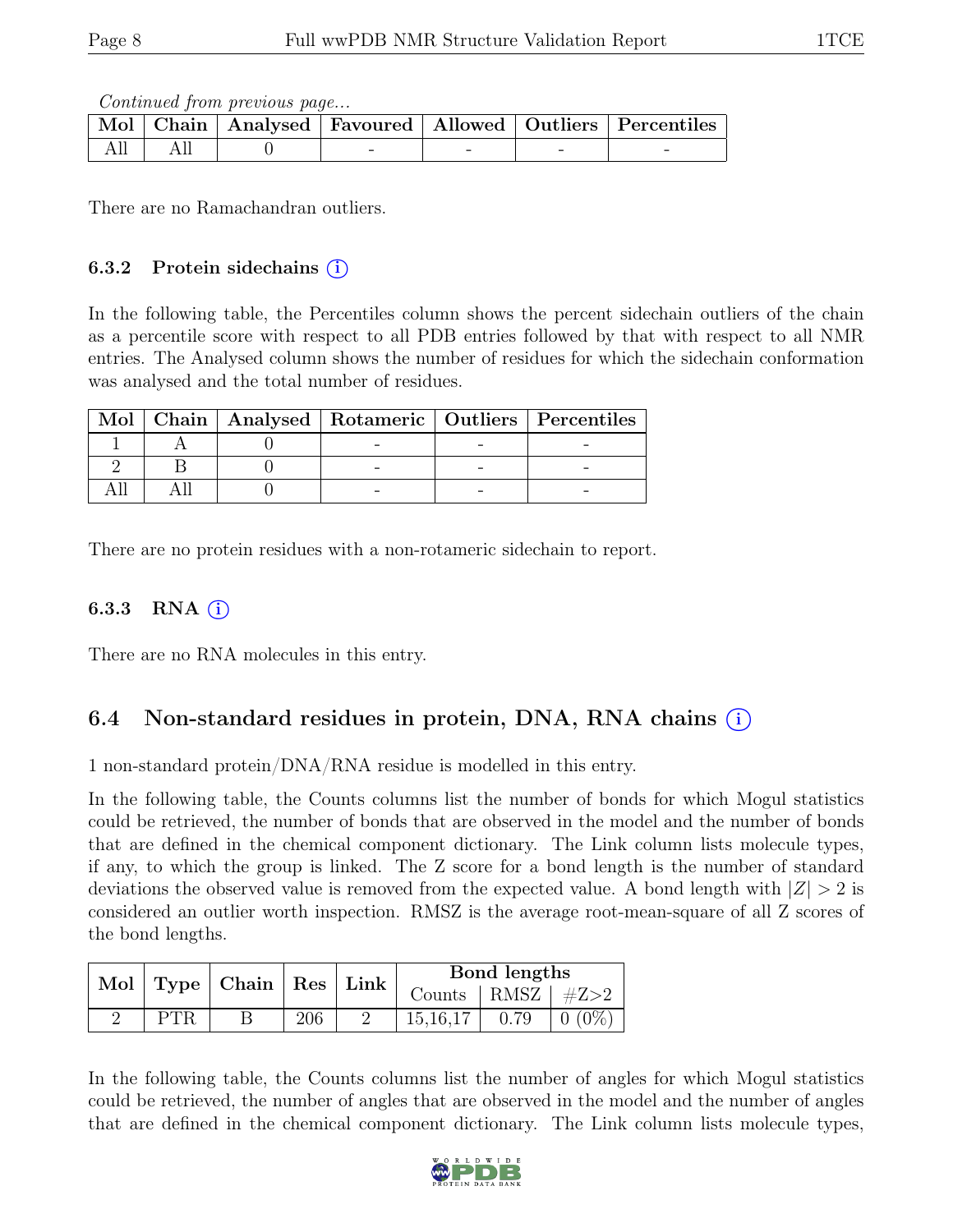if any, to which the group is linked. The Z score for a bond angle is the number of standard deviations the observed value is removed from the expected value. A bond angle with  $|Z| > 2$  is considered an outlier worth inspection. RMSZ is the average root-mean-square of all Z scores of the bond angles.

|      | Mol   Type   Chain   Res   Link |     | Bond angles             |      |  |
|------|---------------------------------|-----|-------------------------|------|--|
|      |                                 |     | Counts   RMSZ   $\#Z>2$ |      |  |
| PTR. |                                 | 206 | 19,22,24                | 0.98 |  |

In the following table, the Chirals column lists the number of chiral outliers, the number of chiral centers analysed, the number of these observed in the model and the number defined in the chemical component dictionary. Similar counts are reported in the Torsion and Rings columns. '-' means no outliers of that kind were identified.

|     |     |               | Mol   Type   Chain   Res   Link   Chirals   Torsions   Rings |  |
|-----|-----|---------------|--------------------------------------------------------------|--|
| PTR | 206 | $\sim$ $\sim$ | $\mid$ 0,10,11,13 $\mid$ 0,1,1,1                             |  |

There are no bond-length outliers.

All angle outliers are listed below.

| $\boxed{\text{Mol}}$ Chain   Res   Type |  | $\rm~Atons$                    | $\mathbf{Z}$   Observed $(^\circ)$   Ideal $(^\circ)$ |        |
|-----------------------------------------|--|--------------------------------|-------------------------------------------------------|--------|
|                                         |  | $206$   PTR   O3P-P-O2P   2.09 | 115.64                                                | 107.64 |

There are no chirality outliers.

There are no torsion outliers.

There are no ring outliers.

### 6.5 Carbohydrates  $(i)$

There are no monosaccharides in this entry.

### 6.6 Ligand geometry  $(i)$

There are no ligands in this entry.

#### 6.7 Other polymers  $(i)$

There are no such molecules in this entry.

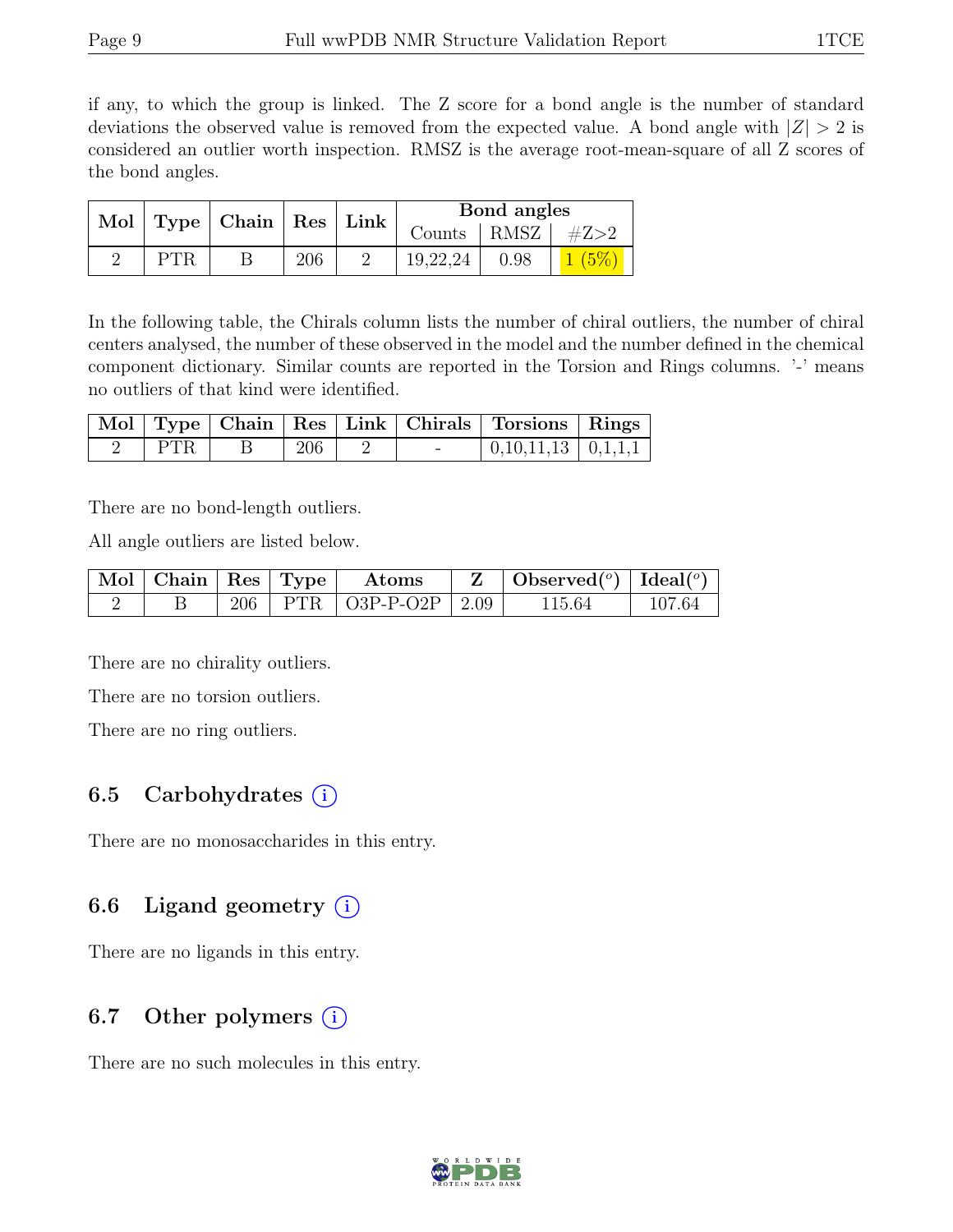### 6.8 Polymer linkage issues (i)

There are no chain breaks in this entry.